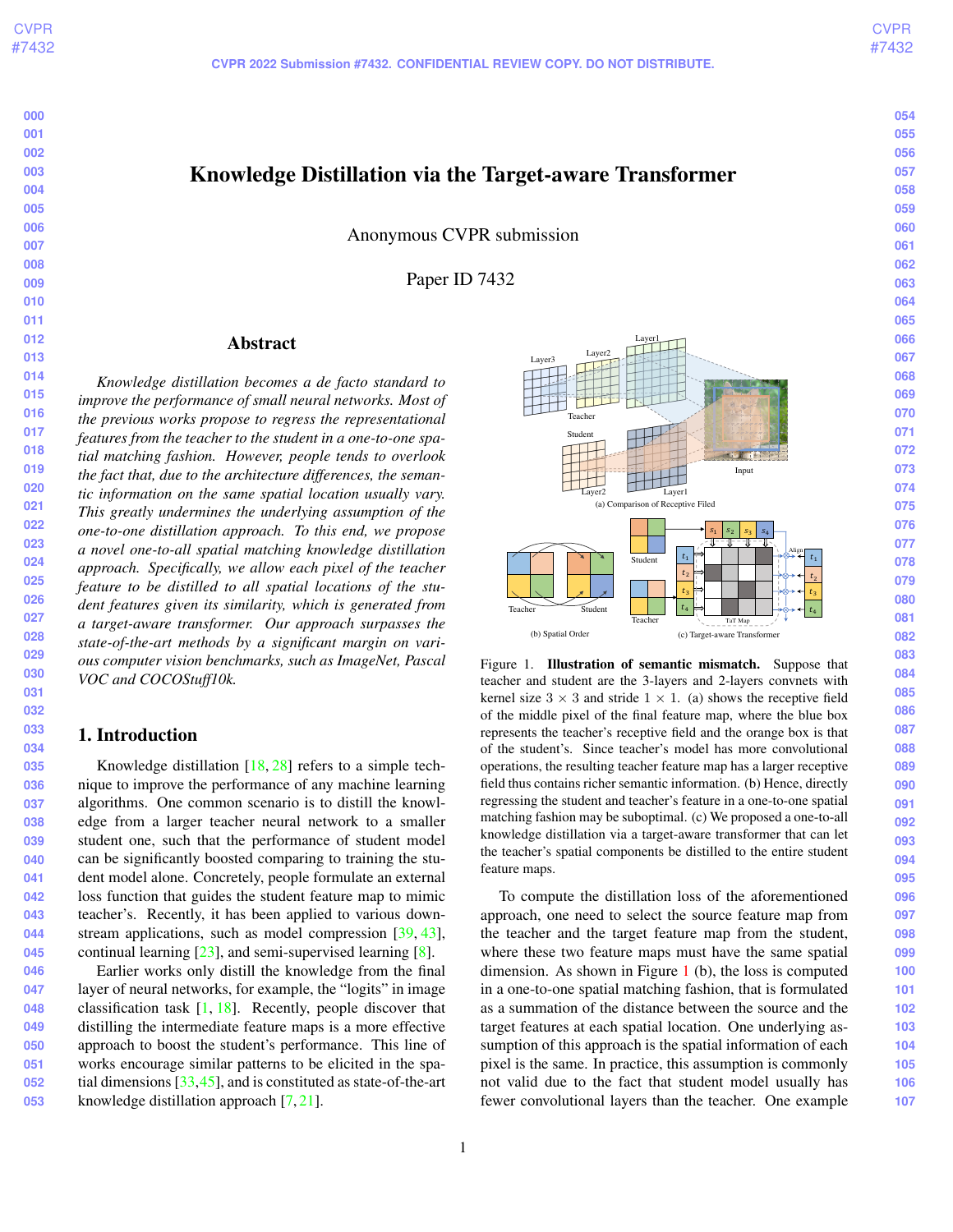**162**

<span id="page-1-0"></span>**108 109 110 111 112 113 114 115** is shown in Figure [1](#page-0-0) (a), even at the same spatial location, the receptive field of student feature is often significantly smaller than the teacher's and thus contains less semantic information. In addition, recent works [\[5,](#page-8-7) [10,](#page-8-8) [38,](#page-9-4) [44\]](#page-9-5) evidences the importance of receptive field's influence on the model representation power. Such discrepancy is a potential reason that the current one-to-one matching distillation leads to sub-optimal results.

**116 117 118 119 120 121 122 123 124 125 126 127 128 129 130 131** To this end, we propose a novel one-to-all spatial matching knowledge distillation approach. In Figure [1](#page-0-0) (c), our method distills the teacher's features at each spatial location into all components of the student features through a parametric correlation, *i.e*., the distillation loss is a weighted summation of all student components. To model such correlation, we formulate a transformer structure that reconstructs the corresponding individual component of the student features and produces an alignment with the target teacher feature. We dubbed this target-aware transformer. As such, we use parametric correlations to measure the semantic distance conditioned on the representational components of student feature and teacher feature to control the intensity of feature aggregation, which address the downside of one-to-one matching knowledge distillation.

**132 133 134 135 136 137 138 139 140 141** As our method computes the correlation between feature spatial locations, it might become intractable when feature maps are large. To this end, we extend our pipeline in a two-step hierarchical fashion: 1) instead of computing correlation of all spatial locations, we split the feature maps into several groups of patches, then performs the one-to-all distillation within each group; 2) we further average the features within a patch into a single vector to distill the knowledge. This reduces the complexity of our approach by order of magnitudes.

**142 143 144 145 146 147 148 149 150 151** We evaluate the effectiveness of our method on two popular computer vision tasks, image classification and semantic segmentation. On the ImageNet classification dataset, the tiny ResNet18 student can be boosted from 70.04% to 72.41% in terms of the top-1 accuracy, and surpasses the state-of-the-art knowledge distillation by 0.8%. As for the segmentation task on COCOstuff10k, comparing to the previous approaches, our approach is able to boost the compact MobilenetV2 architecture by 1.75% in terms of the mean intersection of union (mIoU).

Our contributions can be summarized as follows:

- **153 154 155 156 157** • We propose the knowledge distillation via a target-aware transformer, which enables the whole student to mimic each spatial component of the teacher respectively. In this way, we can increase the matching capability and subsequently improve the knowledge distillation performance.
- **158 159 160 161** • We propose the hierarchical distillation to transfer local features along with global dependency instead of the original feature maps. This allows us to apply the proposed method to applications, which are suffered from heavy

computational burden because of the large size of feature maps.

• We achieve state-of-the-art performance compared against related alternatives on multiple computer vision tasks by applying our distillation framework.

# 2. Related Works

The seminal work  $[18]$  introduced the idea of knowledge distillation. Specifically, Hinton *et al*. proposed to distill the logits (before sotfmax layer) from teacher to student by minimizing the KL divergence, where a temperature factor is applied to soften the logits.

Since feature map contains richer representation, Romero *et al*. [\[33\]](#page-9-2) introduced the intermediate layer transfer between teacher and student. Lately, AT [\[45\]](#page-9-3) proposed several statistical methods to highlight the dominating area of the feature map and discarded low-response area as noise. Chen *et al*. [\[3\]](#page-8-9) proposed the semantic calibration which allowed the student to learn from the most semantic-related teacher layer. In  $[21]$ , the feature similarities between teacher and student were calculated and then were used as weights to balance the feature matching. These early methods intuitively established the links between knowledge source (teacher) and distillation terminal (student) in the one-to-one manner by spatial order. However, they overestimated the prior of spatial order while neglected the issues of semantic mismatch, *i.e*., the pixels of teacher feature map often contains richer semantic compared to that of student on the same spatial location. We found that some works [\[19,](#page-8-10)[25,](#page-8-11)[30–](#page-9-6)[32,](#page-9-7)[40,](#page-9-8)[43\]](#page-9-1), though unintended, have been proposed to relax the spatial constrain during feature transfer. Typically, they defined the relational graph, and similarity matrix in the feature space of teacher network and transferred it to the student network. For instances, Tung and Mori [\[40\]](#page-9-8) calculated the similarity matrix where each entry encoded the similarity between two instances. Liu *et al*. [\[25\]](#page-8-11) measured the correlation between channels by inner-product. They condensed and compressed the entire feature to some properties (often scalar) and thus collapsed the spatial information. On the other, such process damaged the original teacher feature and may lead to sub-optimal solution.

The spread of KD has also driven some methods designed for specific vision tasks including video captioning  $[29]$ , action recognition  $[9, 41]$  $[9, 41]$  $[9, 41]$ , object detection  $[4, 11]$  $[4, 11]$ , [46\]](#page-9-10) and semantic segmentation [\[16,](#page-8-16) [26,](#page-8-17) [42\]](#page-9-11). Regarding the semantic segmentation, these methods are indeed related to relation knowledge distillation which computes similarity matrix [\[40\]](#page-9-8). To investigate the potential of our method, we also adapt the method to semantic segmentation with hierarchical distillation.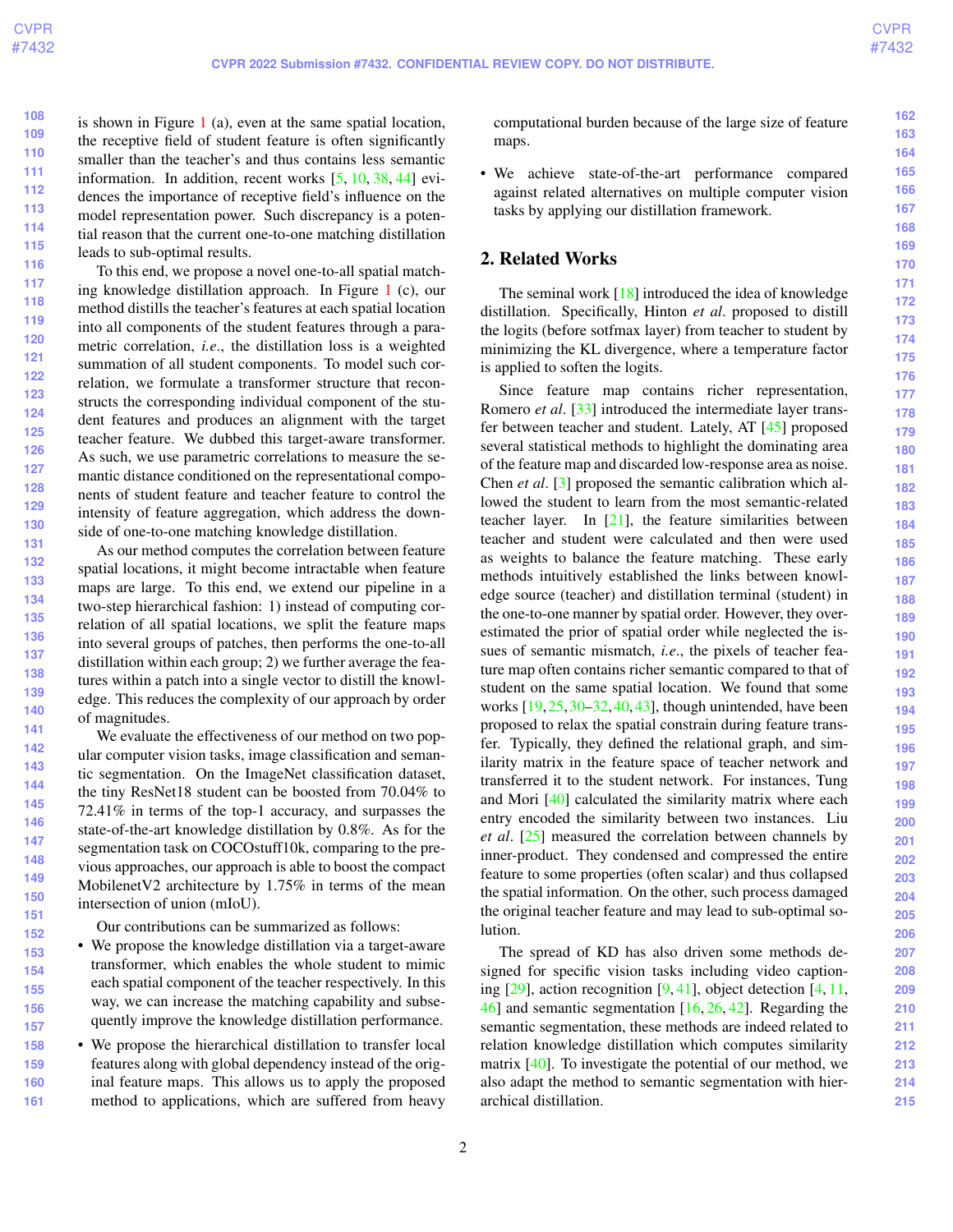<span id="page-2-2"></span><span id="page-2-0"></span>

Figure 2. Illustration of our framework. (a) Target-aware Transformer. Conditioned on the teacher feature and the student feature, the transformation map Corre. is computed and then applied on the student feature to reconfigure itself, which is then asked to minimize the L<sub>2</sub> loss with the corresponding teacher feature. (b) **Patch-group Distillation**. Both teacher and student features are to be sliced and rearranged as groups for distillation. By concatenating the patches within a group, we explicitly introduce the spatial correlation among the patches beyond the patches themselves. (c) Anchor-point Distillation. Each color indicates a region. We use average pooling to extract the *anchor* within a local area of the given feature map, forming the new feature map of a smaller size. The generated anchor-point features will participate in the distillation.

# 3. Method

In this section, we first briefly describe the fundamental elements of feature map knowledge distillation and then introduce the general formulation of our knowledge distillation via a target-aware transformer. As our method computes the point-wise correlation of the given feature maps, the computational complexity becomes intractable on largescale features, we then introduce the hierarchical distillation approach to address this limitation.

## <span id="page-2-1"></span>3.1. Formulation

Suppose the teacher and the student are two convolutional neural networks, denoted by T and S.  $F^T \in$  $\mathbb{R}^{H \times W \times C}$  and  $F^S \in \mathbb{R}^{H \times W \times C'}$  denote the teacher feature and student feature respectively, where  $H$  and  $W$  are the height and width of the feature map, and C represents the channel numbers. In the pioneer work [\[18\]](#page-8-0), the distillation loss is formulated by a distance of features that come from the last layer of the network. For example, in the image classification domain, it refers to the "logits" before going in the softmax layer and cross-entropy loss. Concretely, the vanilla distillation loss is defined as:

$$
\mathcal{L}_{\text{KL}} = \text{KLD}(\sigma(\frac{T(x)}{\tau}), \sigma(\frac{S(x)}{\tau})),\tag{1}
$$

**266 267 268 269** where  $KLD(\cdot)$  measures the Kullback-Leibler divergence,  $\sigma(\cdot)$  is the softmax function,  $T(x)$  and  $S(x)$  are the output logits given specific input x, and  $\tau$  is the temperature factor. Without loss of generality, we assume that  $C^{\prime}$  aligns with  $C$ 

and reshape both  $F<sup>T</sup>$  and  $F<sup>S</sup>$  into 2D matrices:

$$
f^s = \Gamma(F^S) \in \mathbb{R}^{N \times C},
$$
  
\n
$$
f^t = \Gamma(F^T) \in \mathbb{R}^{N \times C}.
$$
\n(2)

Here  $\Gamma(\cdot)$  is a function that flattens the 3D feature tensor into the 2D matrix where each row of the matrix is associated with a pixel in the feature tensor by spatial order and  $N = H \times W$ . We can describe  $f<sup>s</sup>$  and  $f<sup>t</sup>$  as two sets of the pixels with cardinality  $N$ :

$$
f^{s\top} = [f_1^s, f_2^s, f_3^s, \dots, f_N^s],
$$
\n(3)

$$
{f^t}^{\top} = [f_1^t, f_2^t, f_3^t, \dots, f_N^t].
$$

Previous work [\[33\]](#page-9-2) simply minimize the discrepancy between two sets  $f^s$  and  $f^t$  in a one-to-one spatial matching manner, we denote this approach feature matching (FM):

$$
\mathcal{L}_{\text{FM}} = ||F^S - F^T||_2 = \sum_{i=1}^N ||f_i^s - f_i^t||_2.
$$
 (4)

This formulation assumes that the semantic distributions of the teacher and the student match exactly. However, as mentioned earlier, for the feature maps of the teacher network, which usually encompasses more layers and larger feature channels, the spatial information of the same pixel location contains a richer semantic information compare to the student network. Directly regressing the features in a pixelwise manner may lead to suboptimal distillation results.

To this end, we propose a one-to-all spatial matching knowledge distillation pipeline that allows the each feature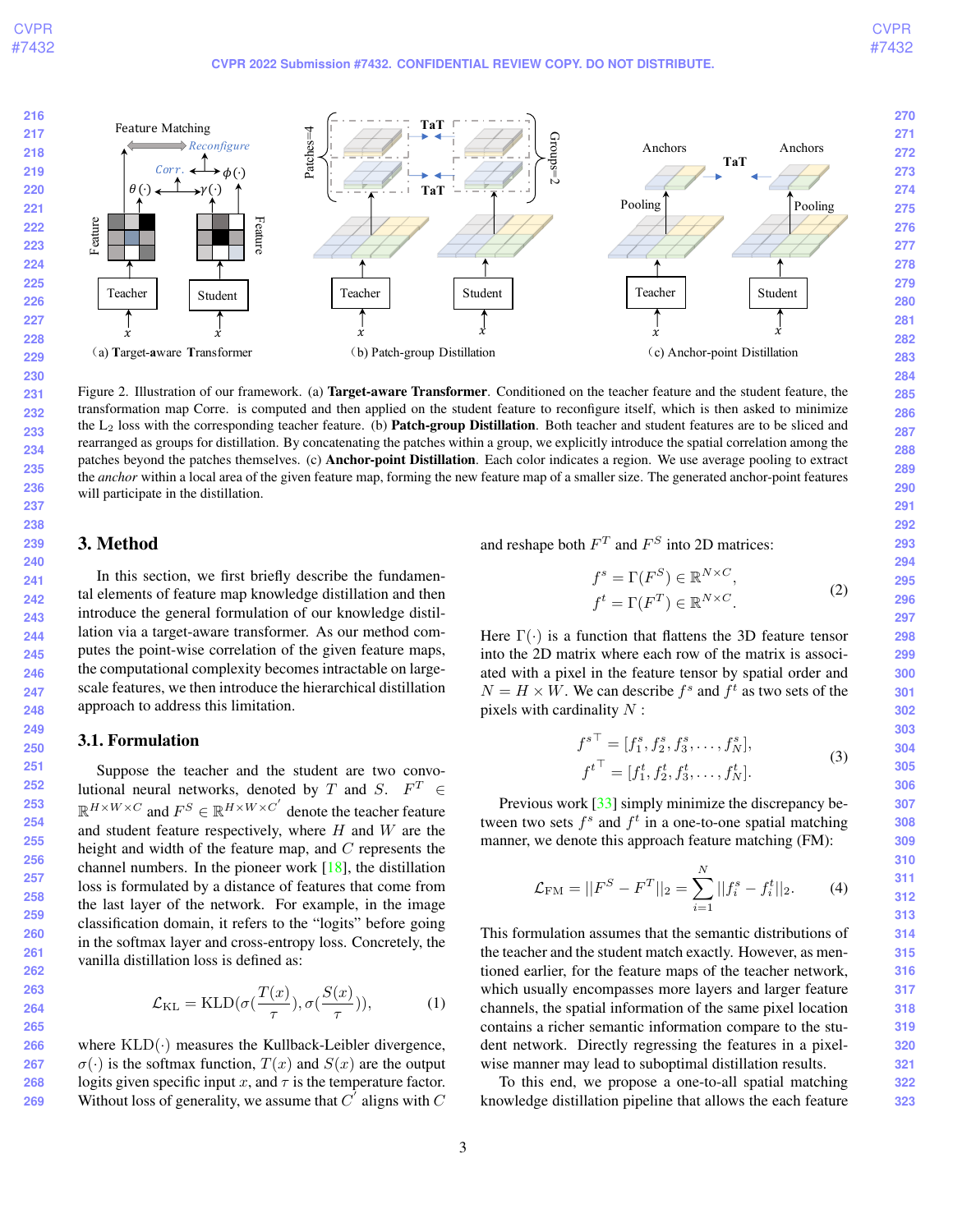**378 379 380**

<span id="page-3-5"></span>**324 325 326 327 328 329 330 331 332 333 334 335 336 337** location of the teacher can teach the entire student features in a dynamic manner. To make the whole student mimic a spatial component of the teacher, we propose the Targetaware Transformer (TaT) to pixel-wisely reconfigure the semantic of student feature in the certain position. Given a spatial component (alignment target) of the teacher, we use TaT to guide the whole student to reconstruct the feature in its corresponding location. Conditioned on the alignment target, TaT should reflect the semantic similarity with the components of the student feature. We use a linear operator to avoid changing the distribution of student semantics. The formulation of transformation operator  $W^i$  can be defined as:

<span id="page-3-0"></span>
$$
W^{i} = \sigma(\langle f_1^s, f_i^t \rangle, \langle f_1^s, f_i^t \rangle, \dots, \langle f_N^s, f_i^t \rangle)
$$
  
=  $[w_1^i, w_2^i, \dots, w_N^i],$  (5)

where  $f_i^t$  and  $f_i^s$  denote the corresponding *i*-th components of teacher and student,  $\langle \cdot, \cdot \rangle$  represents the inner-product and  $\|W^i\| = 1$ . We use inner-product to measure the semantic distance and softmax function for normalization. Each entry of  $W^i$  is like the gate and controls the amount of semantic that will be propagated to the  $i$ -th reconfigured point. By aggregating the these related semantic across all the components, we have the result:

<span id="page-3-1"></span>
$$
f_i^{s'} = w_1^i \times f_1^s + w_2^i \times f_2^s + \dots + w_N^i \times f_N^s.
$$
 (6)

The Eq. [5](#page-3-0) and Eq. [6](#page-3-1) can be combined and rewritten as the form of matrix multiplication:  $f_i^s$  $\sigma(f^s \cdot f_i^t) \cdot f^s.$ 

Note this is the simple non-parametric method that only depends on the original features. To facilitate the training, we introduce the parametric method with the extra linear transformation applied on the student feature and teacher feature. We observe that parametric version performs better than non-parametric one in ablation study. Guided by the target-aware transformer, the reconfigured student feature can be formulated as:

$$
f^{s'} = \sigma(\gamma(f^s) \cdot \theta(f^t)^\top) \cdot \phi(f^s), \tag{7}
$$

where  $\theta(\cdot)$ ,  $\gamma(\cdot)$  and  $\phi(\cdot)$  are the linear functions consisting of  $1 \times 1$  conv layer plus the BN layer [\[20\]](#page-8-18). We compare the parametric TaT to non-parametric one to analyse the effectiveness brought by these linear functions in the Sec-tion [4.5.](#page-6-0) In the case that the channel numbers of  $F<sup>S</sup>$  do not match with that of  $F^T$ ,  $\gamma(\cdot)$  can help with alignment.

After reconfiguration, each component of  $f^{s'}$  aggregates the meaningful semantic from the original feature, which enhances the expressivity. We do not require the student to reconstruct the teacher feature in a pixel-to-pixel manner. Indeed, our model allows the student to act as a whole to mimic the teacher. The resulting  $f^{s'}$  is lately asked to minimize the  $L_2$  loss with the teacher feature. The objective for TaT knowledge distillation can be given by:

<span id="page-3-4"></span>
$$
\mathcal{L}_{\text{TaT}} = ||f^{s'} - f^t||_2.
$$
 (8)

Finally, the total loss of our proposed method can be defined by:

<span id="page-3-2"></span>
$$
\mathcal{L} = \alpha \mathcal{L}_{\text{Task}} + \beta \mathcal{L}_{\text{KL}} + \epsilon \mathcal{L}_{\text{TaT}},\tag{9}
$$

Here  $\mathcal{L}_{\text{Task}}$  can be any loss on the generic machine learning tasks.  $\alpha$ ,  $\beta$  and  $\epsilon$  are the weight factors to balance the loss. Empirically, we find that our model benefits from  $\mathcal{L}_{\text{KL}}$ . However, the model can achieve state-of-the-art without the help of  $\mathcal{L}_{\text{KL}}$ .

# <span id="page-3-3"></span>3.2. Hierarchical Distillation

The proposed TaT lift the limitation of previous one-toone spatial matching fashion. However, the computation complexity of TaT map will become intractable when it comes to a large feature map. Assuming the spatial dimensions of the feature map are  $H$  and  $W$ , this means the computation complexity will reach  $\mathcal{O}(H^2 \cdot W^2)$ . Therefore, we propose a hierarchical distillation approach to address this large feature map limitation. It contains two steps: 1) patch-group distillation that splits the entire feature maps into smaller patches, so to distill local information from the teacher to the student; 2) we further summarize the local patches into one vector and distill this for global information.

## 3.2.1 Patch-group Distillation

As mentioned above, as the spatial dimension of input feature maps increases, distillation becomes more difficult. A straightforward solution  $[25]$  is to divide the feature map into patches and perform distillation within patches individually. However, the correlation between patches is completely ignored, resulting in sub-optimal solutions.

In contrast to Liu *et al*. [\[25\]](#page-8-11), we propose the patch-group distillation (See Figure  $2$  (b)) that allows the student to learn the local feature from patches and retain the correlation among them to some extent. Given the original student feature  $F<sup>S</sup>$  and teacher feature  $F<sup>T</sup>$ , they are partitioned into  $n \times m$  patches of size  $h \times w$ , where  $h = H/n$ ,  $w = W/m$ . They are further arranged as  $g$  groups sequentially where each group contains  $p = n \cdot m/g$  patches. Specifically, the patches in a group will be concatenated channel-wisely, forming a new tensor of size  $h \times w \times c \cdot q$  that would be used for distillation lately. In this way, each pixel of the new tensor contains the features from  $p$  positions of the original feature, which explicitly includes the spatial pattern. Therefore, during the distillation, the student can learn not only the single pixel but the correlation among them. Intuitively, a larger group will introduce richer correlation but complex correlation will turn to difficult to learn. We study the effectiveness of different group sizes in the experiments.

Similar to the formulation presented in Section [3.1,](#page-2-1) the patch-group distillation can be given by simply replacing

**389 390 391**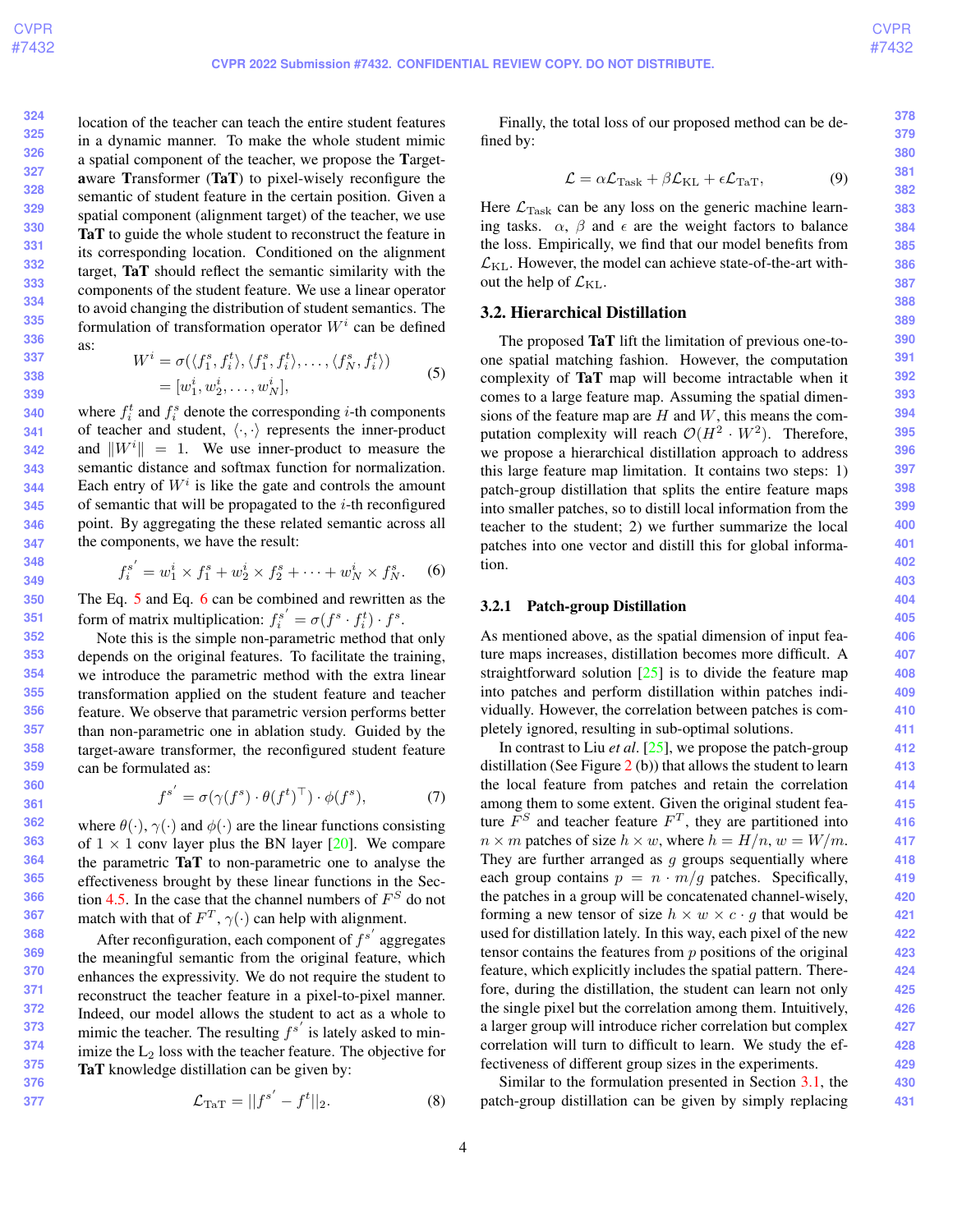<span id="page-4-0"></span>the original input with the reorganized one, and the variant is denoted as  $\mathcal{L}_{\text{TaT}}^{\mathcal{P}}$ . To relax the strict constraints of the spatial pattern in the patch-group, we set the  $\theta(\cdot)$  as linear transformation in our experiments.

#### 3.2.2 Anchor-point Distillation

The patch-group distillation can learn the fined-grained feature on the patch level and retain the spatial correlation among the patches to some extent. However, it is not capable of perceiving the long-range dependency. As will see in the ablation study, the attempt to preserve the global correlation through concatenating all the patches would fail. Furthermore, a large feature map will hinder the inductive bias since it may encourage the student to integrate the less relevant semantic from remote positions by mistake, which may deteriorate the subsequent distillation performance. For complex scenes, long-range dependency is important to capture the relation (*e.g*. layout) of different objects.

We address the conundrum by the proposed anchor-point distillation. As shown in Figure [2](#page-2-0) (c), we summarize the local area to compact representation, referred to *anchor*, within a local area that is representative to describe the semantic of the given area, forming the new feature map of smaller size. Since the new feature map consists of the summary of the original feature, it can approximately substitute the original one to obtain the global dependency. We simply use average pooling to extract the anchor points. Then all the anchors are scattered back to the associated position to form a new feature map. The anchor-point feature is used for distillation as described in Section [3.1](#page-2-1) and the objective is denoted as  $\mathcal{L}^{\mathcal{A}}_{\text{TaT}}$ . The patch-group distillation enables the student to mimic the local feature while the anchor-point distillation allows the student to learn the global representation over the coarse anchor-point feature, which are complementary to each other. Therefore, the combination of these two objectives can bring the best of two worlds. Our objective designed for semantic segmentation can be written by:

$$
\mathcal{L}_{\text{Seg}} = \alpha \mathcal{L}_{\text{CE}} + \delta \mathcal{L}_{\text{TaT}}^{\mathcal{P}} + \zeta \mathcal{L}_{\text{TaT}}^{\mathcal{A}}
$$
(10)

# 4. Experiment

**477 478 479 480 481 482 483 484 485** In this section, we empirically evaluate the effectiveness of the proposed method through extensive experiments. On image classification, we leverage the commonly used benchmark in knowledge distillation such as Cifar-100 [\[22\]](#page-8-19) and ImageNet [\[12\]](#page-8-20), and show our model can improve the student performance by a significant margin compared to many state-of-the-art baselines. In addition, we extend our method to another popular computer vision task, semantic segmentation to further demonstrate the generalization ability of our method. We nonetheless provide a detailed ablation study in the end of this section.

## 4.1. Datasets

Cifar-100 [\[22\]](#page-8-19). This benchmark contains 100 categories including 600 samples each. For each category, there are 500 images for training while 100 images for testing. We report top-1 accuracy as evaluation metric.

**ImageNet** [\[12\]](#page-8-20). This is a challenging benchmark for image classification including more than one million training samples with 1,000 categories. Similarly, we report the top-1 accuracy to measure the model performances.

Pascal VOC [\[13\]](#page-8-21). This benchmark contains 20 foreground classes with a background class. It provides 1,464 training, 1,499 validation, and 1,456 testing samples. Apart from the fine annotated samples, we also use additional coarse annotated images from [\[14\]](#page-8-22) for training, resulting in 10,582 training samples. We report the mean Intersection over Union (mIoU) on the validation set to measure the proposed method.

COCOStuff10k [\[2\]](#page-8-23). The challenging dataset is developed on MSCOCO [\[24\]](#page-8-24) by adding dense pixel-wise stuff label, resulting in 172 classes: 80 for thing, 91 for stuff, and 1 for unlabeled. It contains 9k training samples and 1k validation samples. We report the mIoU to evaluate our method.

## 4.2. Implementation Details

Image classification. For the experiments on Cifar-100, we use SGD optimizer [\[37\]](#page-9-12) and the total running epoch is set to 240. The initial learning rate is 0.05 with a decay rate 0.1 at epoch 150, 180, and 210. In terms of data augmentation, the input images will be randomly cropped and flipped horizontally. We use Bayesian optimization [\[36\]](#page-9-13) for hyperparameters (*i.e.*  $\alpha$  and  $\epsilon$  in Eq. [9\)](#page-3-2) searching. We report the exact values in the supplementary materials. For the ImageNet experiments, we use the AdamW optimizer [\[27\]](#page-8-25) and train all of the models for 100 epochs with a batch size of 2048. The initial learning rate is set to 1.6e-4 and decay by 0.1 at epoch 30, 60, and 90. We apply standard data augmentations including random crop and horizontal flip. We use a simple grid search on the hyper-parameters, and set  $\alpha$ =0.5,  $\beta$ =0.5 and  $\epsilon$ =0.1 in Eq. [9.](#page-3-2)

Semantic segmentation. We choose the DeepLabV3+ [\[6\]](#page-8-26) as the base architecture, where it contains a backbone to extract feature and a head to generate the segmentation results. For the teacher, we follow [\[6\]](#page-8-26) to use the ResNet101 as the backbone model. For the student, we select two networks, ResNet18 which shares a similar architecture design as the backbone, and MobileNetV2 [\[34\]](#page-9-14) which is drastically different.

We use random flip and Gaussian blur for data augmentation. The samples are randomly cropped and rescaled to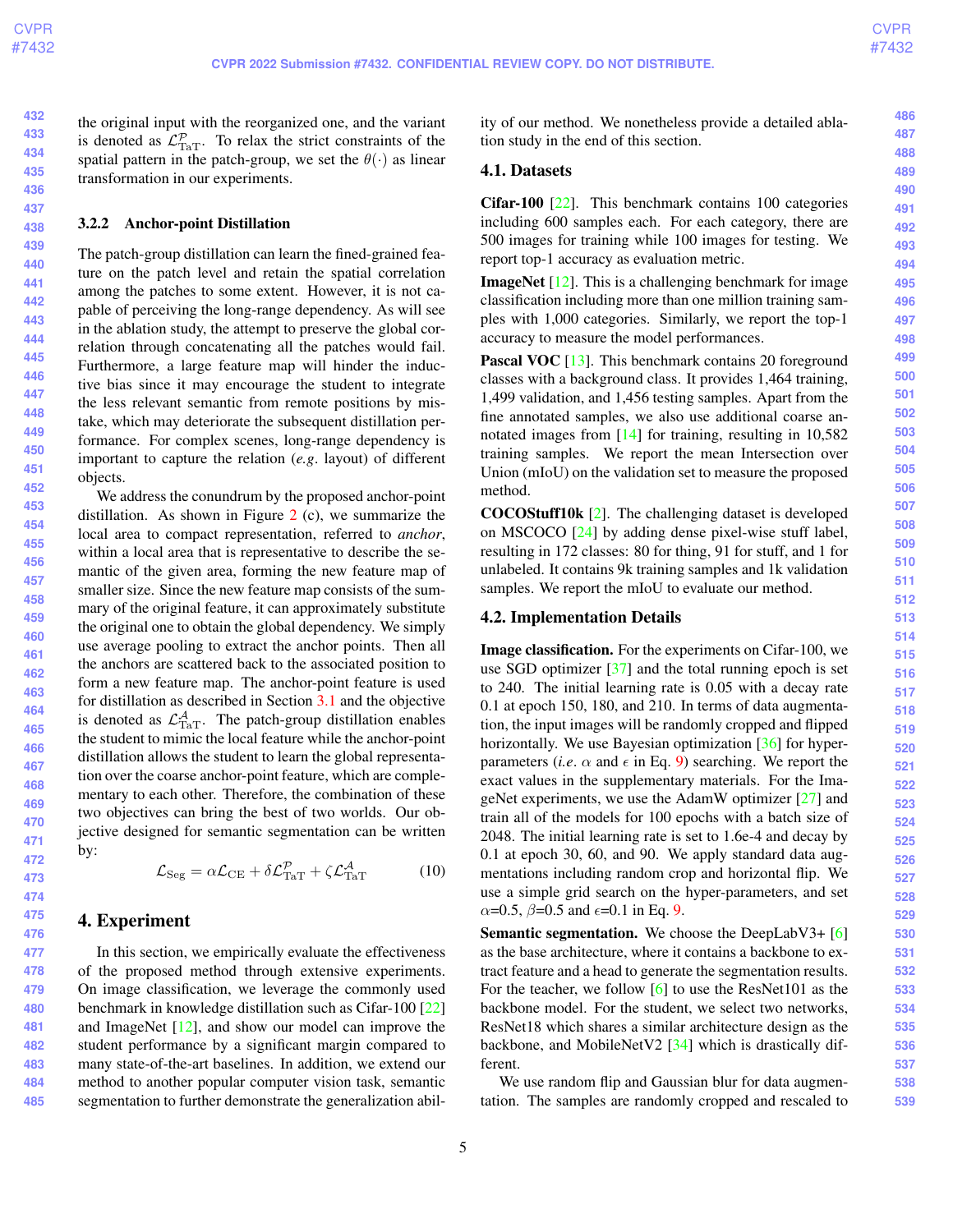| 540 |                        |
|-----|------------------------|
| 541 |                        |
| 542 |                        |
| 543 | Met                    |
| 544 |                        |
| 545 |                        |
| 546 | Tea                    |
| 547 | Van                    |
| 548 | <b>KD</b>              |
| 549 | FitN                   |
| 550 | AT                     |
| 551 | SP                     |
| 552 | CC                     |
| 553 | <b>RK</b>              |
| 554 | PK.                    |
| 555 | <b>FSF</b>             |
| 556 | NS <sup>-</sup>        |
| 557 | <b>CRI</b>             |
| 558 | <b>ICK</b>             |
| 559 |                        |
| 560 | Our                    |
| 561 |                        |
| 562 |                        |
| 563 | $513\times51$          |
| 564 | olution d              |
| 565 | is traine              |
| 566 | 3 on the<br>tively. Fo |
| 567 |                        |
| 568 | all datas              |
| 569 | uler for a             |
| 570 | 4.3. Ima               |
| 571 |                        |
| 572 | <b>Results</b>         |
| 573 | our meth               |
| 574 | network                |
| 575 | and Wid                |
| 576 | $\theta(\cdot)$ as ar  |
| 577 | e.g., Con              |
| 578 | all basel              |
| 579 | often by               |
| 580 | ness and               |
| 581 | $-41 - 1$              |

Table 1. Top-1 accuracy(%) on Cifar-100. The loss term  $\mathcal{L}_{\text{KL}}$  in Eq. [9](#page-3-2) is removed in this experiment.

<span id="page-5-1"></span><span id="page-5-0"></span>

|                                    | Network Architecture        |                             |                                  |                       |                                   |                                       |               |
|------------------------------------|-----------------------------|-----------------------------|----------------------------------|-----------------------|-----------------------------------|---------------------------------------|---------------|
| Method                             | <b>WRN-40-2</b><br>WRN-16-2 | <b>WRN-40-2</b><br>WRN-40-1 | ResNet <sub>56</sub><br>ResNet20 | ResNet110<br>ResNet20 | ResNet110<br>ResNet <sub>32</sub> | $ResNet32\times4$<br>$ResNet8\times4$ | VGG13<br>VGG8 |
| Teacher                            | 75.61                       | 75.61                       | 72.34                            | 74.31                 | 74.31                             | 79.42                                 | 74.64         |
| Vanilla                            | 73.26                       | 71.98                       | 69.06                            | 69.06                 | 71.14                             | 72.50                                 | 70.36         |
| KD[18]                             | 74.92                       | 73.54                       | 70.66                            | 70.67                 | 73.08                             | 73.33                                 | 72.98         |
| FitNet $[33]$                      | 73.58                       | 72.24                       | 69.21                            | 68.99                 | 71.06                             | 73.50                                 | 71.02         |
| AT $[45]$                          | 74.08                       | 72.77                       | 70.55                            | 70.22                 | 72.31                             | 73.44                                 | 71.43         |
| SP[40]                             | 73.83                       | 72.43                       | 69.67                            | 70.04                 | 72.69                             | 72.94                                 | 72.68         |
| $CC$ [32]                          | 73.56                       | 72.21                       | 69.63                            | 69.48                 | 71.48                             | 72.97                                 | 70.71         |
| <b>RKD</b> [30]                    | 73.35                       | 72.22                       | 69.61                            | 69.25                 | 71.82                             | 71.90                                 | 71.48         |
| <b>PKT</b> [31]                    | 74.54                       | 73.45                       | 70.34                            | 70.25                 | 72.61                             | 73.64                                 | 72.88         |
| <b>FSP</b> [43]                    | 72.91                       | NA.                         | 69.95                            | 70.11                 | 71.89                             | 72.62                                 | 70.20         |
| NST [19]                           | 73.68                       | 72.24                       | 69.60                            | 69.53                 | 71.96                             | 73.30                                 | 71.53         |
| <b>CRD</b> [39]                    | 75.48                       | 74.14                       | 71.16                            | 71.46                 | 73.48                             | 75.51                                 | 73.94         |
| ICKD [25]                          | 75.64                       | 74.33                       | 71.76                            | 71.68                 | 73.89                             | 75.25                                 | 73.42         |
| Ours w/o $\mathcal{L}_{\text{KL}}$ | 76.06                       | 74.97                       | 71.59                            | 71.70                 | 74.05                             | 75.89                                 | 74.39         |

3 during the training and are resized to the same resluring the testing. The student backbone ResNet18 d for 100 epochs with an initial learning rate 7e-Pascal VOC and 1e-2 on COCOStuff10k respecor MobileNetV2, the learning rate is set to 7e-3 for ets. We incorporate the cosine learning rate schedall experiments.

## age Classification

on Cifar-100. To show the generalization ability of od, we applied our distillation approach to various architectures, including ResNet  $[15]$ , VGG  $[35]$  $e$ ResNet  $[44]$ . And in these experiments, we set n identical function instead of linear transformation, *e.g.* W at No. As shown in Table [1,](#page-5-0) our method surpasses lines on six out of seven teacher-student settings, a significant margin. This evidences the effectivegeneralization ability of our approach. Compared to the closest baseline, FitNet [\[33\]](#page-9-2), which directly computes the distillation loss in one-to-one fashion, our approach improves on average 2.72%. The results when distilling to ResNet20 is interesting. In this case, using a less powerful teacher, ResNet56, results a better student performance on average comparing to using ResNet110. In particular, directly distilling the feature in one-to-one fashion deteriorates the student's performance compared to vanilla training. Our distillation approach addressed such mismatch and achieves 71.70% which is 2.64% better than the baseline.

**592 593** Results on ImageNet. Since Cifar-100 only contains 50,000 training images, we further evaluate our approach on a more challenging dataset. Here, we choose ResNet34 and ResNet18 as teacher and student model respectively. We show the Top-1 accuracy of the student and teacher model in Table [2.](#page-6-1) Our method outperforms the state-ofthe-art methods by a significant margin. Notice that, even without the help of  $\mathcal{L}_{\text{KL}}$ , our model can reach 72.07% on a tiny ResNet18, comparing to some methods which rely on the  $\mathcal{L}_{\text{KL}}$  by more than 1%. When enabling  $\mathcal{L}_{\text{KL}}$ , the proposed method can further improve the Top-1 accuracy of the student to 72.41%. Compared to SCKD [\[3\]](#page-8-9) which uses an attention mechanism to re-allocate the most semanticrelated teacher layers to the student, our method has a significant improvement. That means even matching two layers of teacher and student with similar semantics, the student may not be able to catch up with the teacher in the pixel-to-pixel manner due to semantic mismatch. In contrast, our method leverages a target-aware transformer, to address the semantic mismatch in a more efficient manner.

## 4.4. Semantic Segmentation

As the feature map size is fairly small when performing distillation on image classification, we plan to further investigate the generalization ability of our method on semantic segmentation, where the feature size is drastically larger. As in Section [3.2,](#page-3-3) we adapt our TaT method with the patchgroup and anchor-point scheme. We select two popular benchmarks, Pascal VOC and COCOStuff10k, and present the results in Table [3](#page-6-2) and Table [5](#page-6-3) respectively. Our method clearly surpasses all baselines by a clear margin. For instance, on Pascal VOC, the proposed model can improve the MobileNetV2 by more than 5%, which shows great po-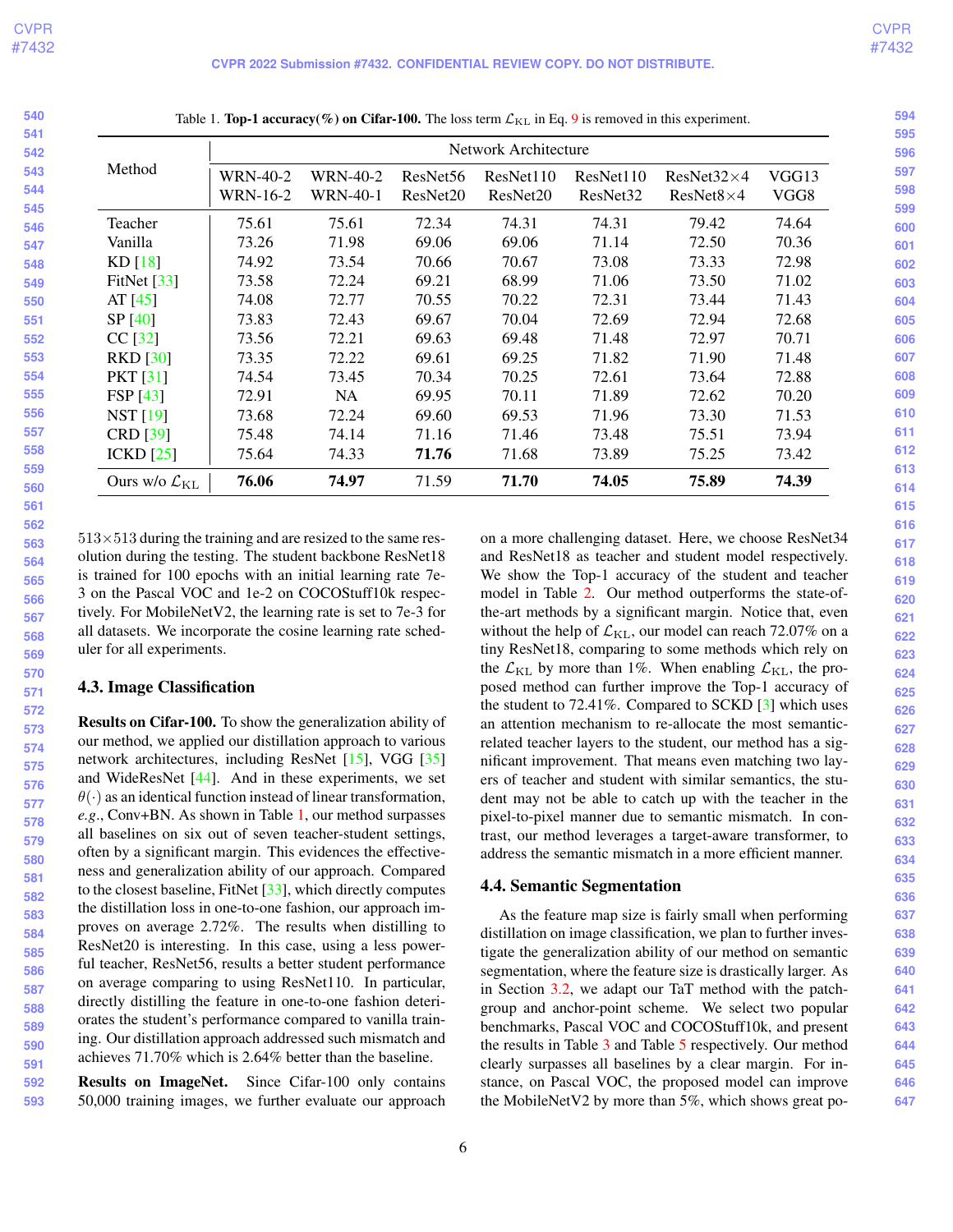$\mathcal{L}_{\text{KL}}$ .

<span id="page-6-7"></span><span id="page-6-1"></span>Table 2. Top-1 Accuracy(%) on ImageNet validation set. The ResNet34 is employed as the teacher backbone and the ResNet18 is selected as the student backbone. Our method can boost the performance of the tiny ResNet18 beyond 72% and outperforms other methods without Method | Vanilla AT [\[45\]](#page-9-3) CRD [\[39\]](#page-9-0) SAD [\[21\]](#page-8-6) ICKD [\[25\]](#page-8-11) KR [\[7\]](#page-8-5) Ours | KD [\[18\]](#page-8-0) SCKD [\[3\]](#page-8-9) CC [\[32\]](#page-9-7) RKD [\[30\]](#page-9-6) Ours | Teacher

| Method                         |       |       |       |       | vanilla Al [45] CKD [39] SAD [21] ICKD [25] KK [7] OUIS   KD [18] SCKD [3] CC [32] KKD [30] |       |         |       |       |       |       |       | <b>Uurs</b> leacher |
|--------------------------------|-------|-------|-------|-------|---------------------------------------------------------------------------------------------|-------|---------|-------|-------|-------|-------|-------|---------------------|
| w/ $\mathcal{L}_{\mathrm{KL}}$ |       |       |       |       |                                                                                             |       |         |       |       |       |       |       |                     |
| $Top-1$                        | 70.04 | 70.59 | 71.17 | 71.38 | 71.59                                                                                       | 71.61 | 72.07 l | 70.68 | 70.87 | 70.74 | 71.34 | 72.41 | 73.31               |

<span id="page-6-2"></span>Table 3. Comparing the semantic segmentation results (in mIoU%) of different methods on Pascal VOC. We can observe that our method surpasses all previous baselines by a significant margin, specifically, on the popular compact architecture MobilenetV2, our method improves the student by 5.39% comparing to the stand-alone training, and by 1.06% comparing to the state-of-the-art method ICKD. † indicates reproducing by training 100 epochs, using the official released code.

|                            | ResNet18 | Mobilenet <sub>V2</sub> |
|----------------------------|----------|-------------------------|
| Student                    | 72.07    | 68.46                   |
| KD [18]                    | 73.74    | 71.73                   |
| AT $[45]$                  | 73.01    | 71.39                   |
| FitNet $[33]$              | 73.31    | 69.23                   |
| Overhaul <sup>†</sup> [17] | 73.98    | 72.30                   |
| ICKD [25]                  | 75.01    | 72.79                   |
| Ours                       | 75.76    | 73.85                   |

<span id="page-6-5"></span>Table 4. Non-parametric vs. parametric implementation of targetaware transformer on ImageNet, where check mark indicates applying linear function.

| $\theta$ ( $\cdot$<br>Top-1 Acc.<br>$\gamma(\cdot)$<br>72.22<br>72.41<br>72.35 |  |  |  |
|--------------------------------------------------------------------------------|--|--|--|
|                                                                                |  |  |  |
|                                                                                |  |  |  |

<span id="page-6-3"></span>Table 5. Comparing the semantic segmentation results (in mIoU%) of different methods on COCOStuff10k. As most baselines do not provide the code on the COCO dataset except KR, we only compare our method to KR in this case. We reproduce the baseline using the official code with the same training procedure. Our method surpasses the baseline by nearly 2%, and further demonstrate the effectiveness of our approach.

|                       | Sutdent KR [7] Our Teacher |       |       |       |
|-----------------------|----------------------------|-------|-------|-------|
| ResNet18              | 26.33                      | 26.73 | 28.75 | 33.10 |
| MobilenetV2   $26.29$ |                            | 26.63 | 28.05 | 33.10 |

tential to unlock the hardware limitation. On the challenging benchmark COCOStuff10k, the model can improve the ResNet18 and MobileNetV2 by 2.42% and 1.76%.

<span id="page-6-4"></span>Table 6. Impact of function  $\theta(\cdot)$  on a variety of network architectures. We report the top-1 accuracy on Cifar-100. *id* indicates for identity mapping.

| Teacher              | Student              | $Conv+BN$ | id    |
|----------------------|----------------------|-----------|-------|
| ResNet <sub>56</sub> | ResNet20             | 71.45     | 71.59 |
| ResNet110            | ResNet20             | 71.68     | 71.70 |
| ResNet110            | ResNet <sub>32</sub> | 73.75     | 74.05 |
| $ResNet32\times4$    | $ResNet8\times4$     | 75.30     | 75.89 |
| VGG13                | VGG8                 | 73.48     | 74.39 |

<span id="page-6-6"></span>

Figure 3. The performance of our model under different  $\epsilon$  on ImageNet. Here the loss  $\mathcal{L}_{\text{KL}}$  is removed and  $\alpha$  is set to 0.1.

## <span id="page-6-0"></span>4.5. Ablation Study

Here, we provide detailed ablation study to validate each component of our approach.

Linear transformation functions. We first study the impact of function  $\theta(\cdot)$ . We are interested in that if the learning target (*i.e*. teacher feature) is fixed, can the student adapt itself through target-aware transformer better? We compare different settings of  $\theta(\cdot)$  including identical mapping against Conv+BN. The result on Cifar100 is presented on Table [6.](#page-6-4) Surprisingly, the identical mapping for  $\theta(\cdot)$  always performs better.

We further investigate the non-parametric implementation by setting both  $\theta(\cdot)$  and  $\gamma(\cdot)$  as identical mapping on ImageNet (Table [4\)](#page-6-5). The result shows that the semiparametric version performs best, where the fixed teacher and the linear transformation applying to student feature can facilitate the student to reconfigure itself.

**Validating**  $\epsilon$ . To investigate the efficacy brought by the proposed Eq. [8,](#page-3-4) we then further explore the different settings of the coefficient  $\epsilon$  used in Eq. [9](#page-3-2) (See Figure [3\)](#page-6-6). When increased from 0.05 to 0.25, the objective  $\mathcal{L}_{\text{TaT}}$  can bring positive and stable effect.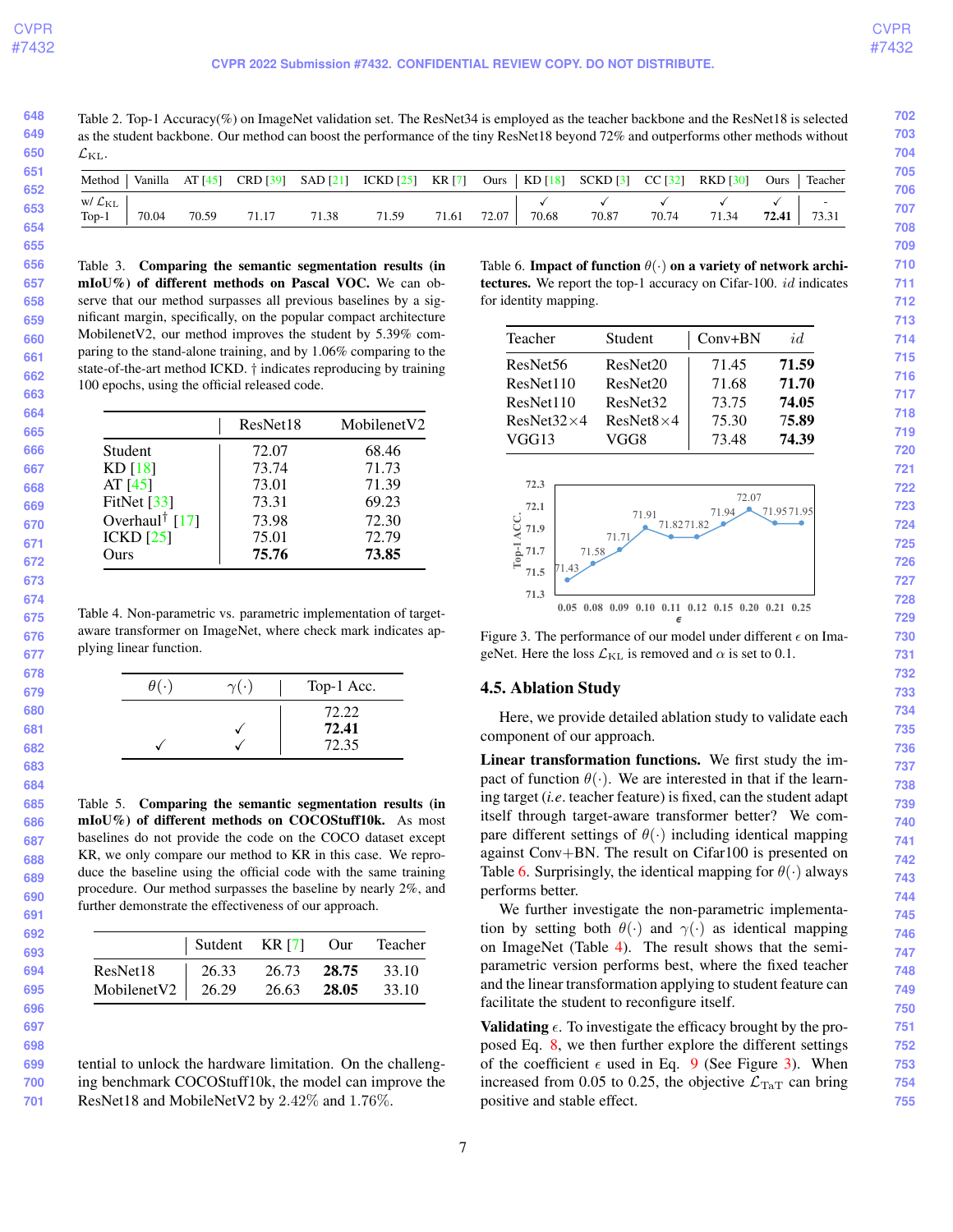| 756 | Table                                                 |
|-----|-------------------------------------------------------|
| 757 | We o                                                  |
| 758 |                                                       |
| 759 |                                                       |
| 760 |                                                       |
| 761 |                                                       |
| 762 |                                                       |
| 763 |                                                       |
| 764 |                                                       |
| 765 | Table                                                 |
| 766 | VOC                                                   |
| 767 |                                                       |
| 768 | Poo                                                   |
| 769 | Spe                                                   |
| 770 | mIo                                                   |
| 771 |                                                       |
| 772 |                                                       |
| 773 | W                                                     |
| 774 | the c                                                 |
| 775 | tillat                                                |
| 776 | cuss                                                  |
| 777 | reser                                                 |
| 778 | desig                                                 |
| 779 | one                                                   |
| 780 | pone                                                  |
| 781 | jecti                                                 |
| 782 | $\mathcal{L}^{\mathcal{P}}_{\text{Ta}^{\mathcal{T}}}$ |
| 783 | pone                                                  |
| 784 | the t                                                 |
| 785 |                                                       |
| 786 | Valio                                                 |
| 787 | more                                                  |
| 788 | ality                                                 |
| 789 | gate                                                  |
| 790 | of th                                                 |
| 791 | tion,                                                 |
| 792 | in a l                                                |
| 793 | ated                                                  |
| 794 | com                                                   |
| 795 | tial i                                                |
| 796 | size                                                  |
| 797 | featu                                                 |
| 798 | the s                                                 |
|     |                                                       |

<span id="page-7-4"></span><span id="page-7-0"></span> $\approx$  7. Contribution of patch-group and anchor-point distillation. bbserve that patch-group distillation presents more efficacy.

| Patch-group | Anchor-point | mIoU  |
|-------------|--------------|-------|
|             |              | 75.76 |
|             |              | 75.63 |
|             |              | 75.37 |

<span id="page-7-1"></span> $28.$  Performance  $(\%)$  of anchor-point distillation on Pascal under different pooling kernel sizes.

| Pooling kernel | $2 \times 2$ | $4 \times 4$ | $8 \times 8$ | $16 \times 16$ |
|----------------|--------------|--------------|--------------|----------------|
| Speed up $(x)$ | 16           | 256          | 4096         | 65536          |
| mIoU           | 75.37        | 75.27        | 74.79        | 74.56          |

We also conduct the thorough experiments to understand contribution brought by the proposed patch-group distillation  $\mathcal{L}_{\text{TaT}}^{\mathcal{P}}$  and anchor-point distillation  $\mathcal{L}_{\text{TaT}}^{\mathcal{A}}$ . As discussed previously,  $\mathcal{L}^{\mathcal{A}}_{\text{TaT}}$  is proposed to learn the global representation to capture long-range dependency while  $\mathcal{L}^{\mathcal{P} }_{\operatorname{TaT}}$  is gned to concentrate on local feature. By covering each of them, the individual effectiveness of the two com-ents can be examined. As shown in Table. [7,](#page-7-0) both obves can improve the vanilla student significantly while  $_{\text{F}}$  presents more efficacy. The combination of both coments achieves the best performance, demonstrating that wo proposed objectives are complementary.

**799 800 801 802 803 804** dating the anchor-point distillation. Then, we give e insight concerning the proposed objectives' functionthrough sensitivity analysis. Specifically, we investithe hyper-parameters that would influence the behavior e training process. In terms of the anchor-point distillathis work utilizes average pooling to extract the anchor local area from the original feature, forming the associanchor-point feature. It is a trade-off between reducing putation overhead and summarizing fine-grained spainformation since a bigger kernel would reduce feature along with more informative representation, *e.g.*, when Figure map size is reduced to  $1 \times 1$ , it degrades to ignoring patial information and posing one-to-one fashion distillation. Thus we study the pooling kernel size that directly yields different feature resolutions. The result exhibited in Table [8](#page-7-1) shows that the amount of distillation calculation is greatly reduced with the increasing pooling size. On the other hand, excessive pooling range would omit useful and informative representation and damage the performance.

**805 806 807 808 809** Validating the patch-group distillation. Next we analyze the two key factors of patch-group distillation, *i.e*. patch size  $h \times w$  and groups g. In Table [9,](#page-7-2) we found that generally, smaller patch size is advantageous to patch-group distillation and overlarge patch size, however, may be un<span id="page-7-2"></span>Table 9. Performance (%) of patch-group distillation on Pascal VOC under different settings of patch size  $(h \times w)$ . Groups is equal to patches  $q = n \times m$ .

| Patch size | $32\times32$ | $16\times 16$ | $8\times8$ | $4\times4$ |
|------------|--------------|---------------|------------|------------|
| mIoU       | 75.33        | 75.45         | 75.50      | 75.47      |

<span id="page-7-3"></span>Table 10. Performance (%) of patch-group distillation on Pascal VOC under different settings of groups where patch size is  $8 \times 8$ and patch numbers is 256.

| Groups 1 32 64 128 256<br>mIoU 75.26 75.57 <b>75.63</b> 75.62 75.50 |  |  |
|---------------------------------------------------------------------|--|--|

favourable since it approaches the original feature. Regarding the groups, it merges the patches as a group for joint distillation. In the experiment shown in Table [10,](#page-7-3) the patch size is set to  $8 \times 8$ , which divides the original feature map into  $128/8 \times 128/8 = 256$  patches. There are two extreme situations. When only one group is used, it indicates that all of the patches will be distilled jointly. On the contrary, using 256 groups means each patch is distilled individually. In this example, we found that 4 patches as a group can reach the best performance.

# 5. Conclusion

This work develops a framework for knowledge distillation through a target-aware transformation that enables the student to aggregate the useful semantic over itself to enhance the expressivity of each pixel, which allows the student to act as a whole to mimic the teacher rather than minimize each partial divergence in parallel. Our method is successfully extended to semantic segmentation by the proposed hierarchical distillation consisting of patch-group and anchor-point distillation, designed to focus on local feature and long-range dependency. We conduct thorough experiments to validate the effectiveness of the method and advance the state-of-the-art.

# 6. Discussion

Potential negative societal impact. Our method has no ethical risk on dataset usage and privacy violation as all the benchmarks are public and transparent.

Limitations. There are some issues of interest that we would like to explore in the future: (1) Currently, we only select the last layer of the backbone network for distillation. It would be interesting to see the efficacy when multiple layers are get involved with distillation which has been explored by some works  $[7, 45]$  $[7, 45]$  $[7, 45]$ . (2) Also, we didn't investigate the effectiveness on other applications like object detection, which may need to design the new objective to fit the nature of specific application.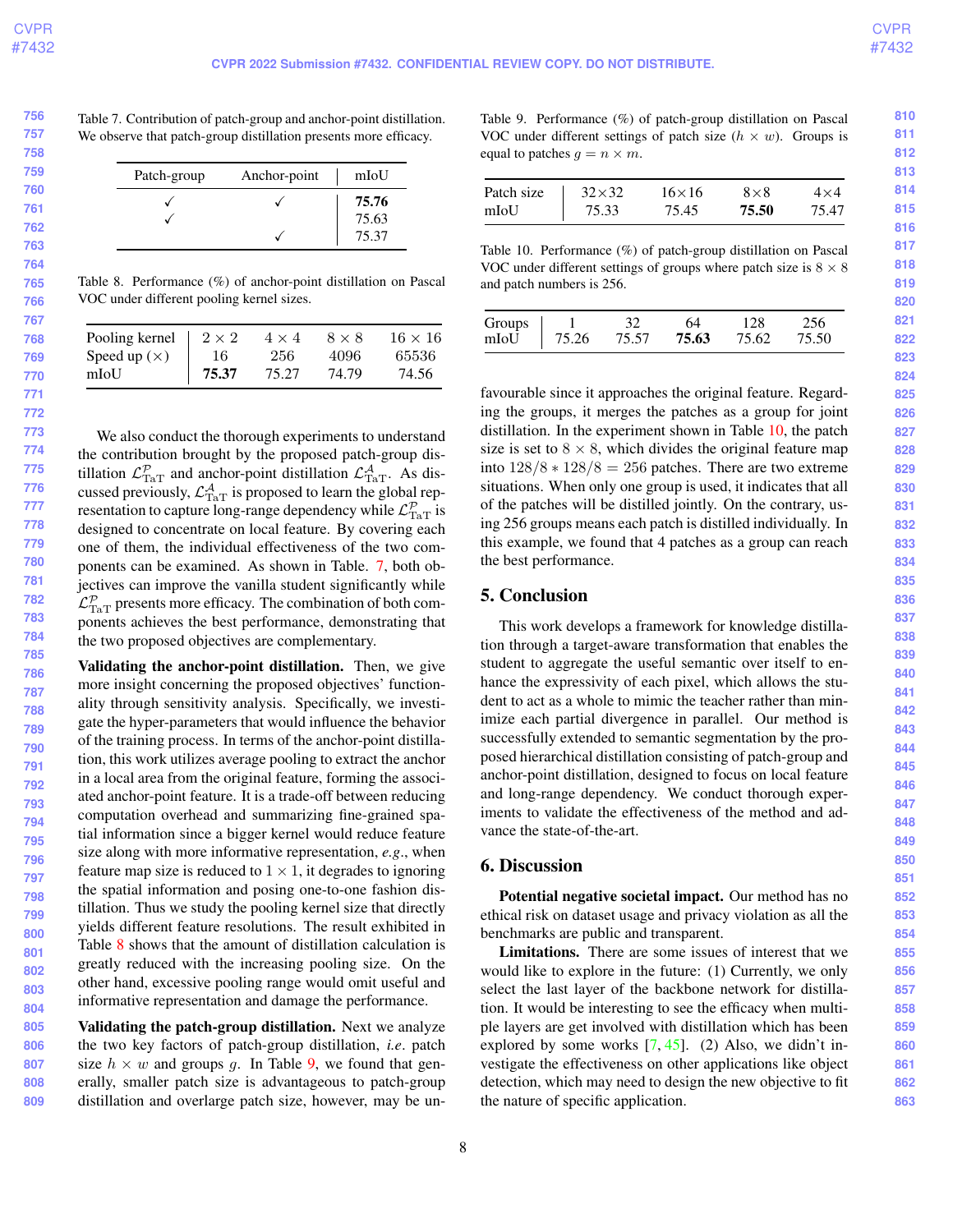**903**

**918 919**

#### **864 865** References

- <span id="page-8-4"></span>[1] Lei Jimmy Ba and Rich Caruana. Do deep nets really need to be deep? *arXiv preprint arXiv:1312.6184*, 2013. [1](#page-0-1)
- <span id="page-8-23"></span>[2] Holger Caesar, Jasper Uijlings, and Vittorio Ferrari. Cocostuff: Thing and stuff classes in context. In *Proceedings of the IEEE conference on computer vision and pattern recognition*, pages 1209–1218, 2018. [5](#page-4-0)
- <span id="page-8-9"></span>[3] Defang Chen, Jian-Ping Mei, Yeliang Zhang, Can Wang, Zhe Wang, Yan Feng, and Chun Chen. Cross-layer distillation with semantic calibration. *ArXiv*, abs/2012.03236, 2020. [2,](#page-1-0) [6,](#page-5-1) [7](#page-6-7)
- <span id="page-8-14"></span>[4] Guobin Chen, Wongun Choi, Xiang Yu, Tony Han, and Manmohan Chandraker. Learning efficient object detection models with knowledge distillation. *Advances in neural information processing systems*, 30, 2017. [2](#page-1-0)
- <span id="page-8-7"></span>[5] Liang-Chieh Chen, George Papandreou, Florian Schroff, and Hartwig Adam. Rethinking atrous convolution for semantic image segmentation. *arXiv preprint arXiv:1706.05587*, 2017. [2](#page-1-0)
- <span id="page-8-26"></span>[6] Liang-Chieh Chen, Yukun Zhu, George Papandreou, Florian Schroff, and Hartwig Adam. Encoder-decoder with atrous separable convolution for semantic image segmentation. In *Proceedings of the European conference on computer vision (ECCV)*, pages 801–818, 2018. [5](#page-4-0)
- <span id="page-8-5"></span>[7] Pengguang Chen, Shu Liu, Hengshuang Zhao, and Jiaya Jia. Distilling knowledge via knowledge review. In *Proceedings of the IEEE/CVF Conference on Computer Vision and Pattern Recognition*, pages 5008–5017, 2021. [1,](#page-0-1) [7,](#page-6-7) [8](#page-7-4)
- <span id="page-8-3"></span>[8] Ting Chen, Simon Kornblith, Kevin Swersky, Mohammad Norouzi, and Geoffrey Everest Hinton. Big self-supervised models are strong semi-supervised learners. In *Advances in Neural Information Processing Systems*, volume 33, pages 22243–22255, 2020. [1](#page-0-1)
- <span id="page-8-13"></span>[9] Zijun Cui, Tengfei Song, Yuru Wang, and Qiang Ji. Knowledge augmented deep neural networks for joint facial expression and action unit recognition. *Advances in Neural Information Processing Systems*, 33, 2020. [2](#page-1-0)
- <span id="page-8-8"></span>**901 902** [10] Jifeng Dai, Haozhi Qi, Yuwen Xiong, Yi Li, Guodong Zhang, Han Hu, and Yichen Wei. Deformable convolutional networks. In *Proceedings of the IEEE international conference on computer vision*, pages 764–773, 2017. [2](#page-1-0)
- <span id="page-8-15"></span>**904 905 906 907 908** [11] Xing Dai, Zeren Jiang, Zhao Wu, Yiping Bao, Zhicheng Wang, Si Liu, and Erjin Zhou. General instance distillation for object detection. In *Proceedings of the IEEE/CVF Conference on Computer Vision and Pattern Recognition*, pages 7842–7851, 2021. [2](#page-1-0)
- <span id="page-8-20"></span>**909 910 911** [12] Jia Deng, Wei Dong, Richard Socher, Li-Jia Li, Kai Li, and Li Fei-Fei. Imagenet: A large-scale hierarchical image database. In *2009 IEEE conference on computer vision and pattern recognition*, pages 248–255. Ieee, 2009. [5](#page-4-0)
- <span id="page-8-21"></span>**912 913 914 915** [13] M. Everingham, L. Van Gool, C. K. I. Williams, J. Winn, and A. Zisserman. The pascal visual object classes (voc) challenge. *International Journal of Computer Vision*, 88(2):303– 338, June 2010. [5](#page-4-0)
- <span id="page-8-22"></span>**916 917** [14] Bharath Hariharan, Pablo Arbeláez, Lubomir D. Bourdev, Subhransu Maji, and Jitendra Malik. Semantic contours from

inverse detectors. *2011 International Conference on Computer Vision*, pages 991–998, 2011. [5](#page-4-0)

- <span id="page-8-27"></span>[15] Kaiming He, X. Zhang, Shaoqing Ren, and Jian Sun. Deep residual learning for image recognition. *2016 IEEE Conference on Computer Vision and Pattern Recognition (CVPR)*, pages 770–778, 2016. [6](#page-5-1)
- <span id="page-8-16"></span>[16] Tong He, Chunhua Shen, Zhi Tian, Dong Gong, Changming Sun, and Youliang Yan. Knowledge adaptation for efficient semantic segmentation. In *Proceedings of the IEEE/CVF Conference on Computer Vision and Pattern Recognition*, pages 578–587, 2019. [2](#page-1-0)
- <span id="page-8-28"></span>[17] Byeongho Heo, Jeesoo Kim, Sangdoo Yun, H. Park, N. Kwak, and J. Choi. A comprehensive overhaul of feature distillation. *2019 IEEE/CVF International Conference on Computer Vision (ICCV)*, pages 1921–1930, 2019. [7](#page-6-7)
- <span id="page-8-0"></span>[18] Geoffrey E. Hinton, Oriol Vinyals, and J. Dean. Distilling the knowledge in a neural network. *ArXiv*, abs/1503.02531, 2015. [1,](#page-0-1) [2,](#page-1-0) [3,](#page-2-2) [6,](#page-5-1) [7](#page-6-7)
- <span id="page-8-10"></span>[19] Zehao Huang and Naiyan Wang. Like what you like: Knowledge distill via neuron selectivity transfer. *arXiv preprint arXiv:1707.01219*, 2017. [2,](#page-1-0) [6](#page-5-1)
- <span id="page-8-18"></span>[20] Sergey Ioffe and Christian Szegedy. Batch normalization: Accelerating deep network training by reducing internal covariate shift. In *International conference on machine learning*, pages 448–456. PMLR, 2015. [4](#page-3-5)
- <span id="page-8-6"></span>[21] Mingi Ji, Byeongho Heo, and S. Park. Show, attend and distill: Knowledge distillation via attention-based feature matching. *ArXiv*, abs/2102.02973, 2021. [1,](#page-0-1) [2,](#page-1-0) [7](#page-6-7)
- <span id="page-8-19"></span>[22] Alex Krizhevsky. Learning multiple layers of features from tiny images. *tech report*, 2009. [5](#page-4-0)
- <span id="page-8-2"></span>[23] Zhizhong Li and Derek Hoiem. Learning without forgetting. *IEEE Trans. Pattern Anal. Mach. Intell.*, 40(12):2935–2947, 2018. [1](#page-0-1)
- <span id="page-8-24"></span>[24] Tsung-Yi Lin, Michael Maire, Serge Belongie, James Hays, Pietro Perona, Deva Ramanan, Piotr Dollár, and C Lawrence Zitnick. Microsoft coco: Common objects in context. In *European conference on computer vision*, pages 740–755. Springer, 2014. [5](#page-4-0)
- <span id="page-8-11"></span>[25] Li Liu, Qingle Huang, Sihao Lin, Hongwei Xie, Bing Wang, Xiaojun Chang, and Xiaodan Liang. Exploring inter-channel correlation for diversity-preserved knowledge distillation. In *Proceedings of the IEEE/CVF International Conference on Computer Vision (ICCV)*, pages 8271–8280, October 2021. [2,](#page-1-0) [4,](#page-3-5) [6,](#page-5-1) [7](#page-6-7)
- <span id="page-8-17"></span>[26] Yifan Liu, Ke Chen, Chris Liu, Zengchang Qin, Zhenbo Luo, and Jingdong Wang. Structured knowledge distillation for semantic segmentation. In *Proceedings of the IEEE/CVF Conference on Computer Vision and Pattern Recognition*, pages 2604–2613, 2019. [2](#page-1-0)
- <span id="page-8-25"></span>[27] Ilya Loshchilov and Frank Hutter. Decoupled weight decay regularization. *arXiv preprint arXiv:1711.05101*, 2017. [5](#page-4-0)
- <span id="page-8-1"></span>[28] Asit K. Mishra and Debbie Marr. Apprentice: Using knowledge distillation techniques to improve low-precision network accuracy. In *ICLR*, 2018. [1](#page-0-1)
- <span id="page-8-12"></span>[29] Boxiao Pan, Haoye Cai, De-An Huang, Kuan-Hui Lee, Adrien Gaidon, Ehsan Adeli, and Juan Carlos Niebles. Spatio-temporal graph for video captioning with knowledge